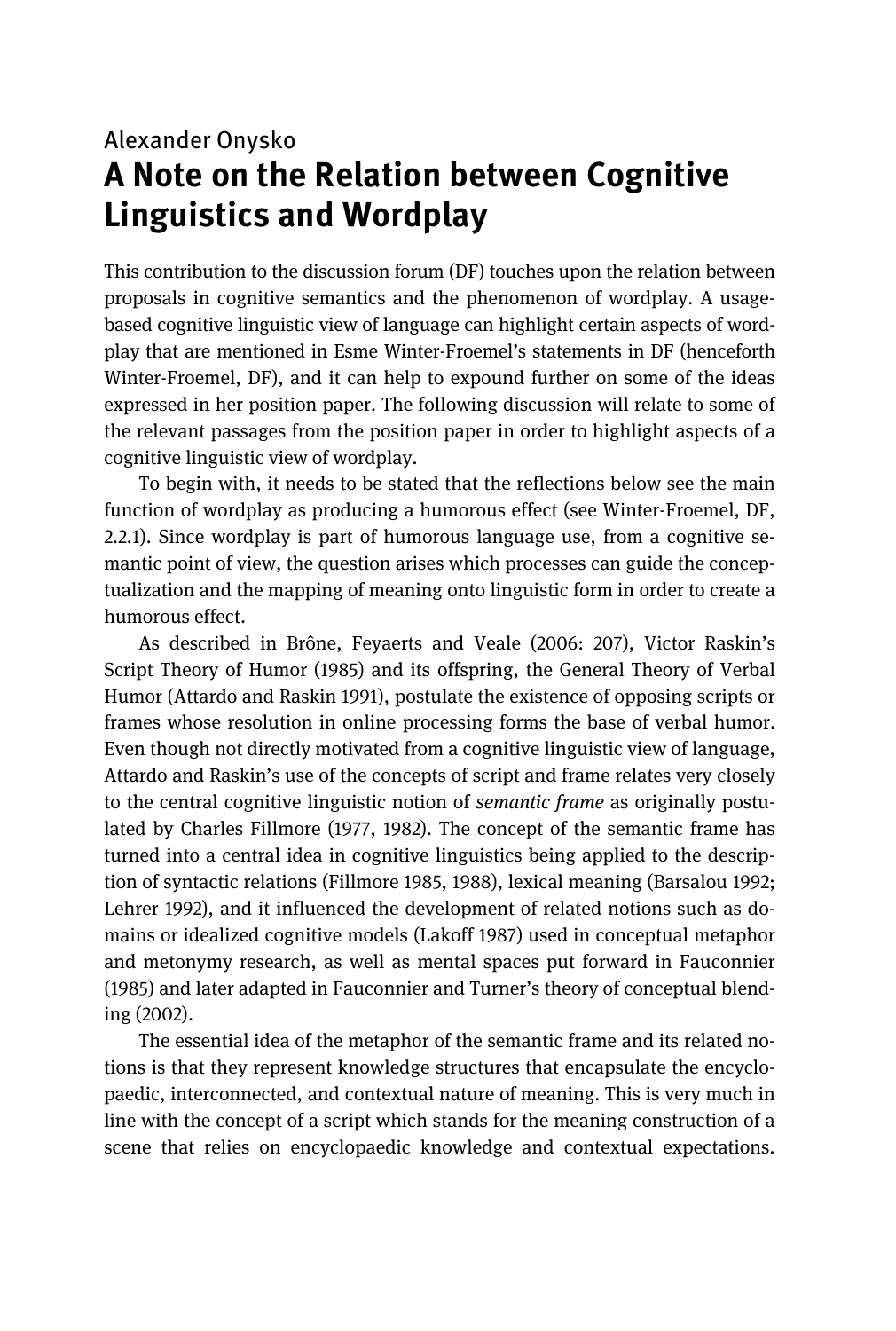Verbal humor can rely on the process that a certain script (or frame) is built up in context creating an expectation for its semantic completion (or resolution); however, before being completed in the expected way, the script is interrupted by verbal material that evokes a different, unexpected, and potentially opposing script. An example taken from Coulson et al. (2006: 234) can illustrate this effect.

(1) I let my accountant do my taxes because it saves time: last spring it saved me ten years.

Coulson et al. (2006) have adapted the basic notion of opposing scripts put forward in Raskin (1985) and Attardo and Raskin (1991) and postulate that the cognitive process of frame-shifting can generally explain verbal humor as exemplified in (1). In their article, frame-shifting is defined as "the semantic and pragmatic reanalysis in which elements of the existing message-level representation are mapped into a new frame retrieved from long-term memory" (2006: 229). In a psycholinguistic, eye-tracking experiment, Coulson et al. find empirical proof for their claim in that the reading of humorous scenes based on frameshifting leads to a backtracking eye motion, which means that the understanding of the jokes involves extra processing effort compared to non-humorous, expected scenarios.

 While this type of research has established a strong link between a model of knowledge representation in cognitive semantics and the emergence of verbal humor, the question remains whether cognitive linguistics can also help to explain some of the mental processes involved in the creation and understanding of wordplay. In a narrow sense, wordplay in Winter-Froemel (DF, 5.2.8, Fig. 1) mostly relates to instances of puns, in which two or more senses of a linguistic item are played upon with or without accompanying formal changes. A few examples that fit into that category are reproduced here from Winter-Froemel, DF (note that the original numbering of the examples is retained to facilitate their identification in Winter-Froemel, DF):

- (12) I'd tell you a chemistry joke but I know I wouldn't get a reaction.
- (13) I wasn't originally going to get a brain transplant, but then I changed my mind.
- (38) "Can you answer useful questions?" she [the Red Queen] said. "How is bread made?"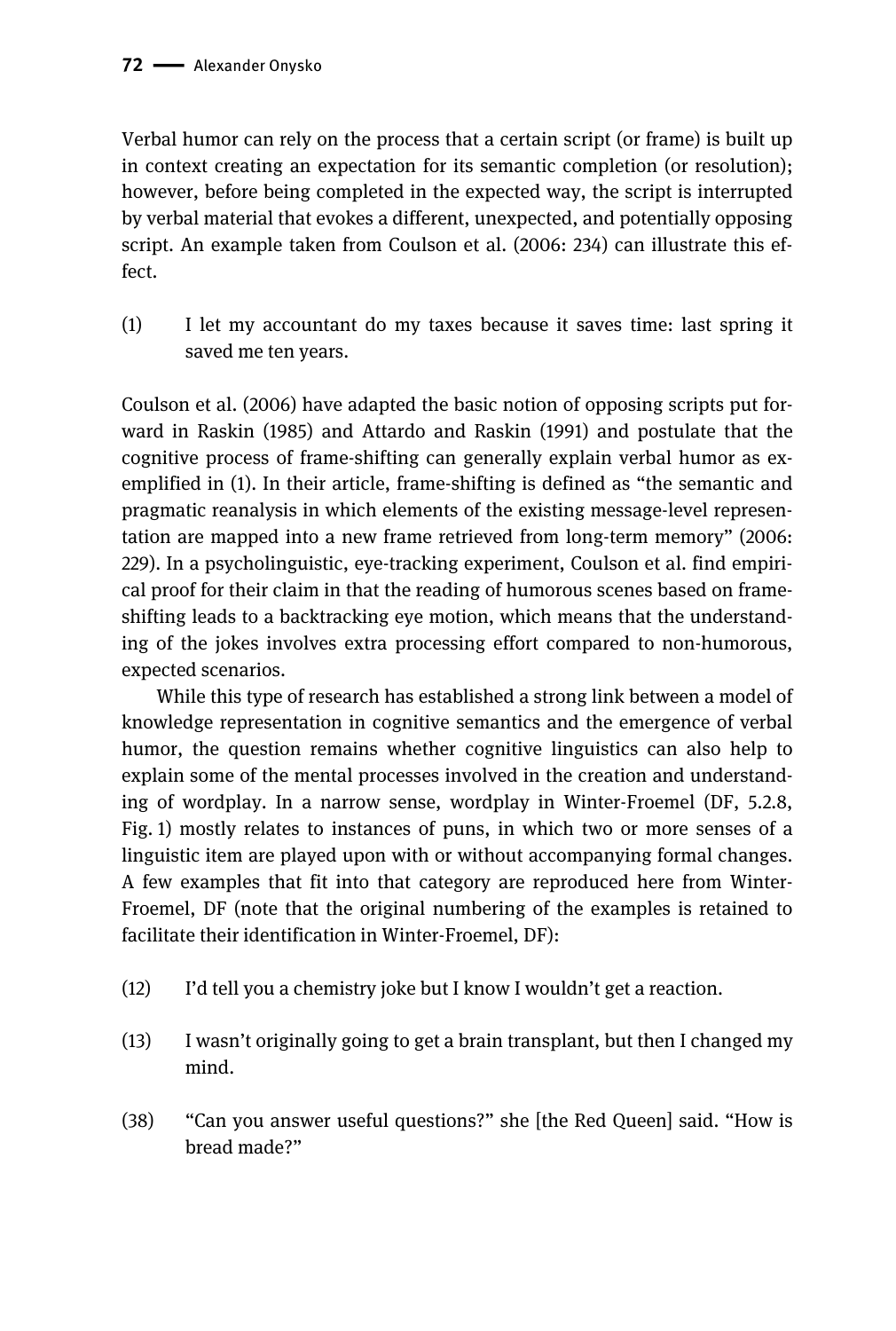"I know that!" Alice cried eagerly. "You take some flour—" "Where do you pick the flower?" the White Queen asked. "Well, it isn't picked at all", Alice explained: "it's ground—" "How many acres of ground?" said the White Queen. (Lewis Carroll, *Through the Looking-Glass, 9.227)* 

(39) *Ness-Café* (name of a café located at Loch Ness; example taken from Heibert 1993: 132)

All of the selected examples above represent puns whose humorous effect is based on polysemy (*reaction*; *changed my mind*), homophony (*flour* – *flower*), homonymy (*ground* – *ground*, neglecting the difference in word class), and paronymy (*Ness* – *Nes*-). The polysemy in the idiomatic phrase *changed my mind* emerges from its idiomatic, metonymic meaning (MIND FOR THOUGHT) and from its contextually primed, non-idiomatic, metonymic interpretation (MIND FOR BRAIN).

 From a cognitive semantics point of view, the notions of polysemy, homonymy, homophony, homography, and by extension paronymy appear as closely related phenomena. All of these processes draw on a link between same or similar forms that can represent different meanings (of a more or less related nature), leading to lexical ambiguity. In wordplay, or more specifically in puns, this ambiguity can be evoked for humorous effects. While homophony, homography, and paronymy show close formal overlap, polysemy and homonymy are characterized by complete formal equivalence. As Croft and Cruse (2004: 111) point out, a distinction between homonymy and polysemy can only be made on diachronic grounds, ascertaining distinct lexical origins for two formally equivalent lexical units. From a synchronic point of view, intuitions about semantic relationships of polysemous / homonymous units are a matter of degree (ibid.). Thus, in terms of meaning relations, homonymy and polysemy can be seen on a continuum of associative distance (to employ a spatial metaphor). What is important for both polysemy and homonymy is the definition of "separate" sense units giving rise to polysemous / homonymous meanings. Croft and Cruse call upon the notion of 'attentional autonomy' of meanings and their 'antagonistic' relations (2004: 112); this can be related to Tyler and Evans' claim that separate senses need to show some independence of contextual use in order to be considered as stored in long-term memory (cf. Evans and Green 2006: 343).

 Support for a differentiation between homonymy and polysemy can be found in psycholinguistic research. Beretta et al. (2005), for example, provide neurophysiological evidence of MEG measurements that call for an interpreta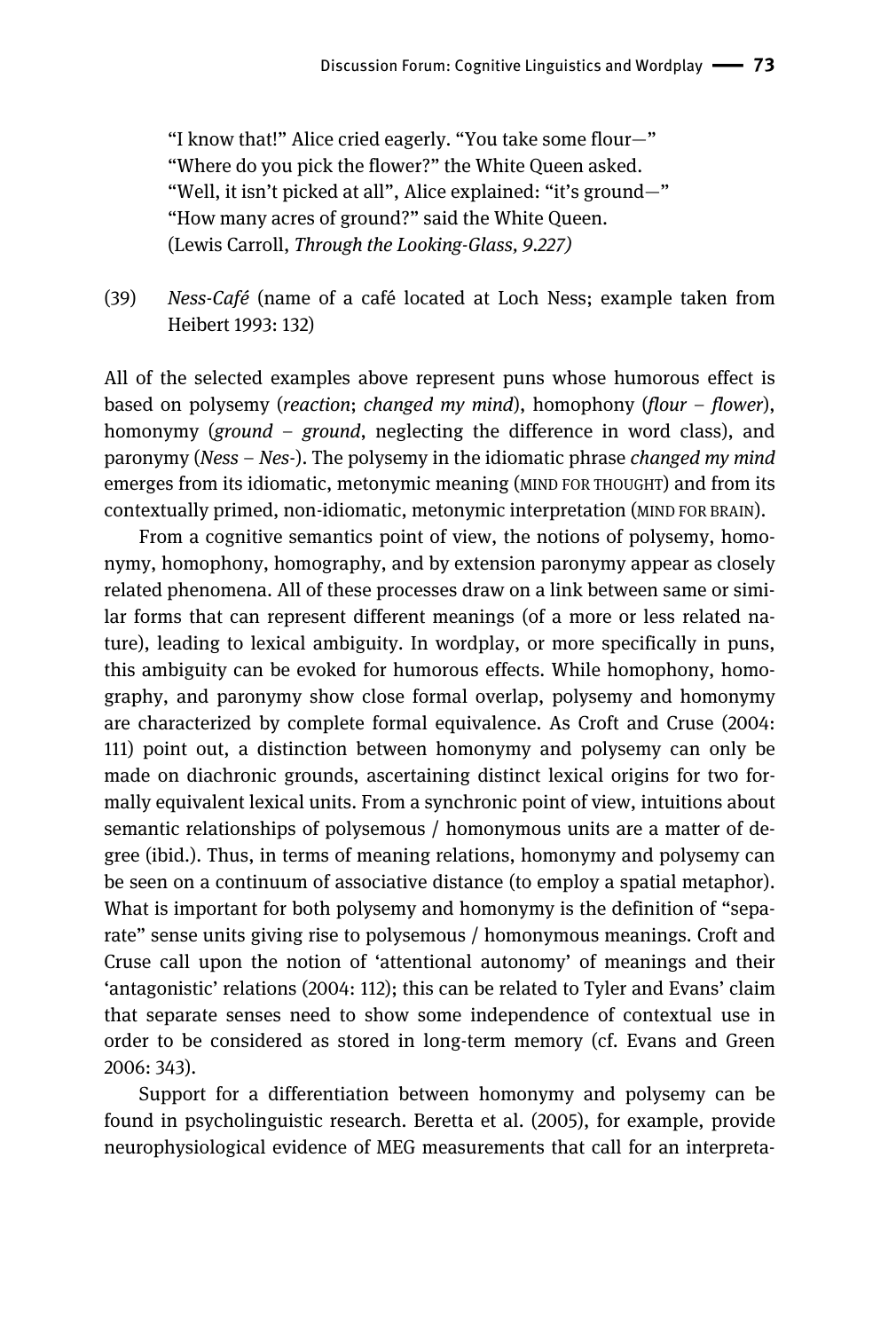tion of polysemous senses as related to a single lexical entry whereas homonymous senses can be regarded as having separate entries in the (metaphorical) mental lexicon. In a more recent EEG study of homonymy and polysemy, Klepousniotou et al. (2012) arrive at a similar conclusion in that different N400 effects for the processing of polysemous and homonymous words (with increased activity in the latter) provide further evidence of differential processing. Their interpretation of the results chimes in with Croft and Cruse's observation on the continual relation between polysemy and homonymy given above:

Polysemous words (and in particular metonymy) seem to occupy one end of the continuum, in terms of their representation, with their multiple interrelated senses stored together; homonymous words occupy the other end of the continuum with their unrelated meanings being stored separately (and competing for activation).

(Klepousniotou et al. 2012: 19)

Turning back to the discussion of wordplay, a cognitive and psycholinguistic approach to the phenomenon can be grounded in an understanding of language as a neuronal network. From such a perspective, one can assume the following scenario of how puns (i.e. wordplay in the narrow sense) are processed:

- a) a same or similar form has the potential to activate different concepts in the neuronal network
- b) initial context primes a particular activation (i.e. conceptualization) of a lexical form
- c) textual (or metatextual) cues are given that prime a different activation (i.e. conceptualization) of the same / similar lexical form
- d) one sense can also be activated by default in the neuronal network (i.e. the most frequently activated neuronal pathway of conceptualization)
- e) the interplay of these contextual (and default) processes activate two (or more) conceptualizations of a same / similar form in the neuronal network
- f) the parallel activation of the different meanings lead to concurrent, different interpretations of the utterance
- g) humor emerges from the concurrent, contextually adequate, different interpretations of the utterance

Note that the sequencing of these steps is done to provide more detail in the description of such a process of parallel neuronal activation triggered by a same / similar form but should not be seen as a rigid processing sequence. The copresence of different contextual cues can actually activate meanings in a nearly simultaneous fashion. It is also important to mention that the interplay of context and the priming of a certain activation is dependent on various factors. In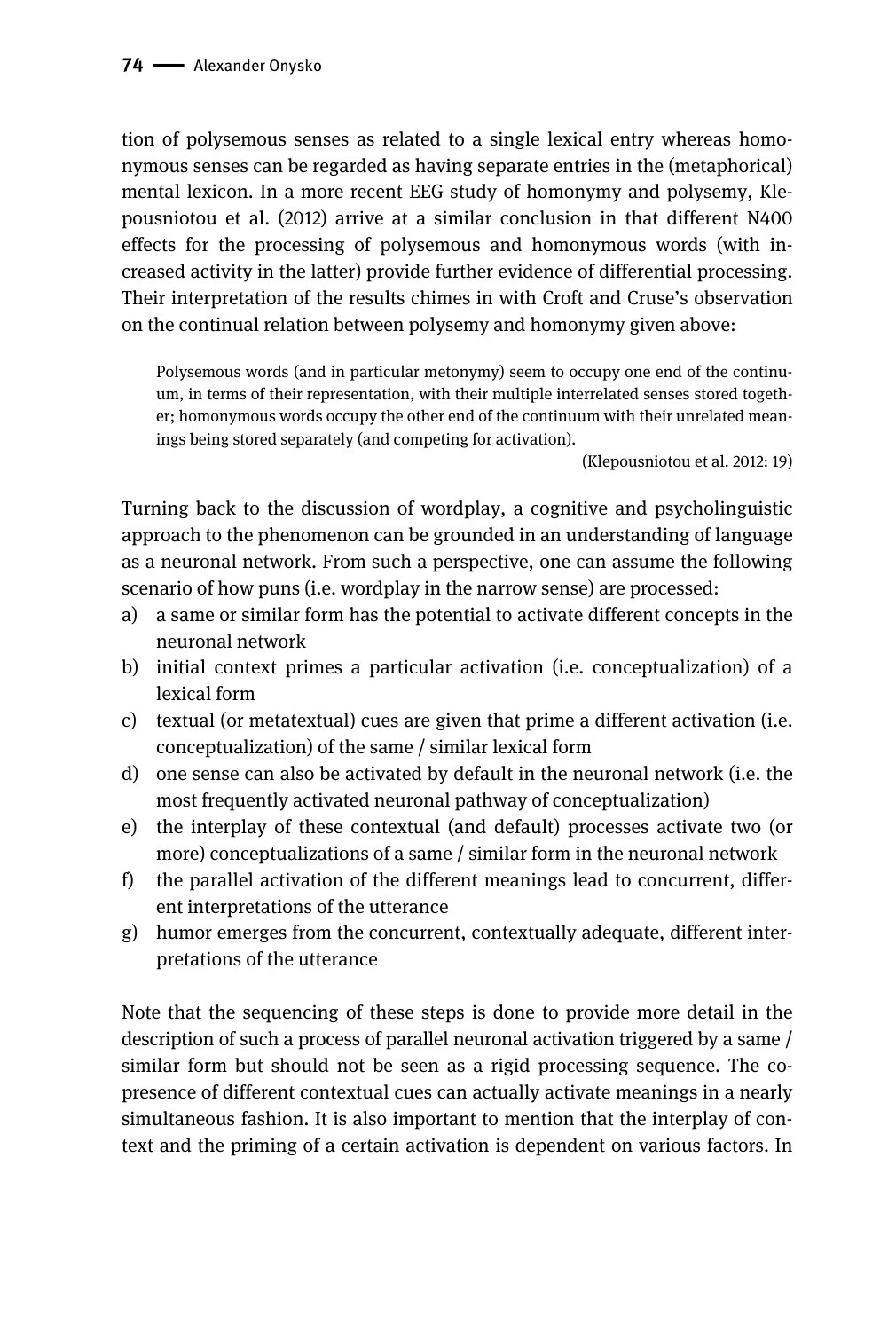(12), for example, the context activates the specific meaning of 'reaction<sub>2</sub>' in the domain of chemistry. The much more frequent (i.e. common) activation of the lexical item in language use would lead to a conceptualization of 'reaction<sub>1</sub>', that is, its non-technical sense. Thus, in this example, the activation potential in the neuronal network of 'reaction<sub>1</sub>' is much higher than that of 'reaction<sub>2</sub>' due to general language use (i.e. frequency of activation of a certain neuronal pathway). This could also be described by the notion of default interpretation in a usage-based, cognitive view of language. The different activation potential of 'reaction<sub>1</sub>' and 'reaction<sub>2</sub>' explains why 'reaction<sub>2</sub>' (the chemistry sense) needs to be primed in  $(12)$  as a non-default contextual meaning whereas 'reaction<sub>1</sub>' is intrinsically activated due to its generally high activation potential emerging from common language use. A similar constellation of activation also holds for the pun in (13).

 Example (38) is differently construed on the textual level. In that case, the reader can appreciate the humoristic mix-up of meanings by being contextually guided from one interpretation (context-based activation of a specific sense) to an alternative interpretation of a homophonous and a homonymous form. In cognitive terms, the underlying processes of a same / similar form activating different conceptualizations as depicted in a) to g) remain as the neuronal backdrop also in these instances – the only difference being in the clear sequential triggering of the meanings. This aspect of a sequential triggering might also explain a differentiation into wordplay *in absentia* vs. wordplay *in praesentia* referred to in Winter-Froemel, DF, 3.5. In terms of neuronal activation, the textual presence of the same / similar form by way of repetition leads to the activation of different senses that remain co-activated due to their close sequencing. However, since the basic cognitive process of co-activation due to similar / same form is the same, it remains an empirical question related to details in neuronal processing whether the distinction of wordplay *in absentia* vs. *in praesentia* can actually be described as "involving fundamentally different forms of cognitive processing / recognizing / decoding wordplay" (Winter-Froemel, DF, 3.5). Without further evidence, it seems safe to consider that distinction as textual-rhetorical forms of wordplay rather than as fundamentally diverse cognitive types of wordplay.

 In (39), *Ness-Café*, parallel activation of senses emerges from the formal similarity of *Ness* and *Nes*-. The separate meanings are primed by an interplay of the immediate written context reminiscent of the brand name and the spelling variation that relates to the name of the geographical location where the shop sign is found.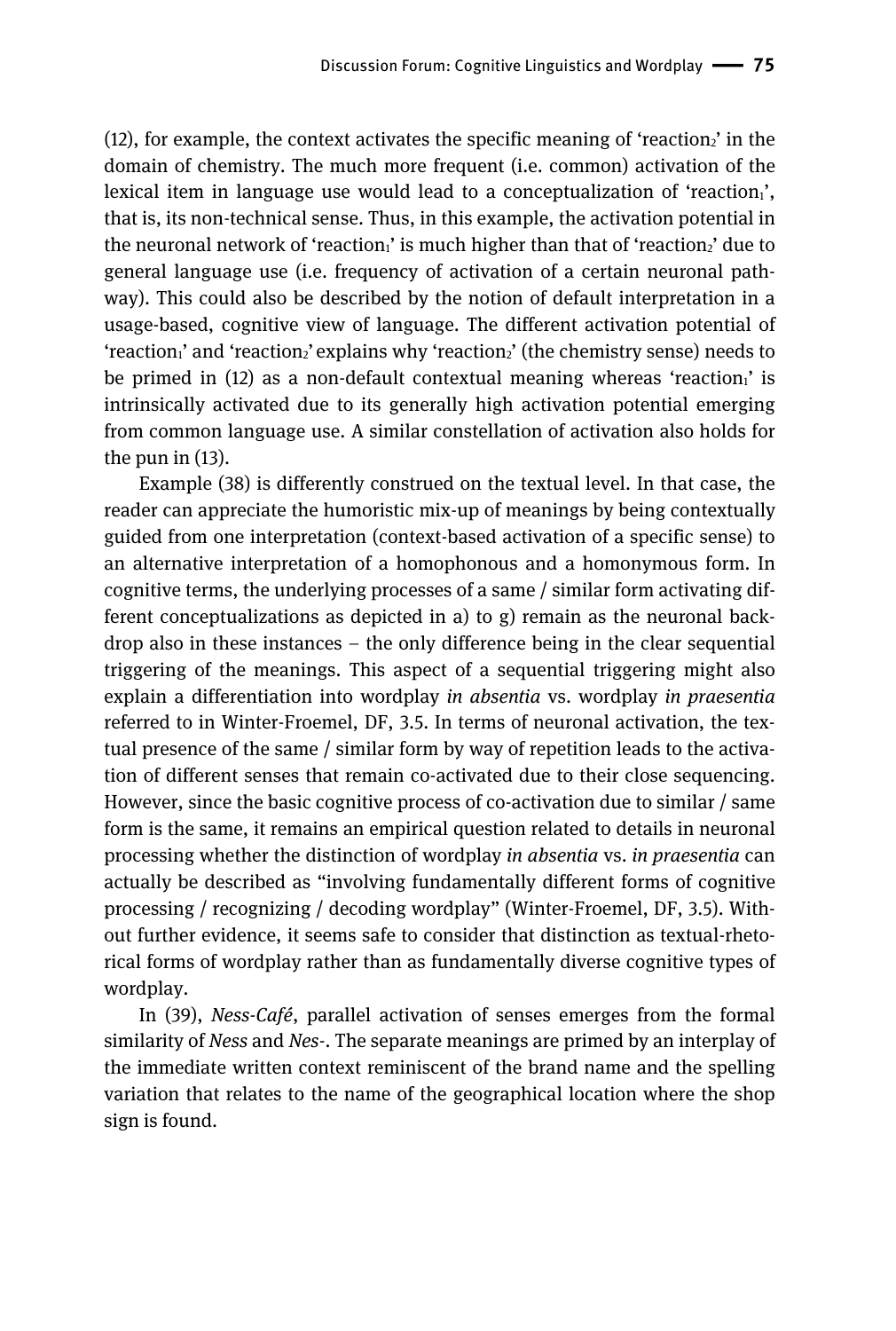The reflections on the possible neuronal activation patterns in puns do not yet offer an answer to how, in cognitive terms, the humorous results may come about. This takes us back to the notion of frame-shifting employed by Coulson and defined at the beginning. However, also the notion of frame-shifting merely indicates the existence of alternate meanings / interpretations that are cognitively available to a recipient and a producer of wordplay who can shift between these meanings. The question remains of when the parallel activation of senses based on formal similarities induces a humorous effect in the language user. At present, it seems that cognitive linguistic terminology might not be adequate to describe this process. In general, there are different expressions that describe how humor emerges; however, it is difficult to closely relate such labels to cognitive processes as such. For example, the notion of 'incongruency' and its resolution implies that humor emerges as a result of resolving incongruent meanings. Another metaphoric way of referring to incongruency would be to speak of 'conceptual clashes'. The implications of terms such as 'incongruency' or 'clashes' can, however, be misleading for the analysis of wordplay as examples (12), (13), and (39) show, which do not involve incongruous or clashing senses but rather contextually and / or intrinsically available alternative meanings. Instead, a more unifying cognitive reaction that emerges from the processing of formally-triggered, concurrently activated senses might relate to a feeling of surprise or unexpected reference in a given context. It is also likely to assume that the reaction to the unexpected can result in humor if the recipient evaluates the parallel activation of two or more senses in wordplay as something positive (e.g. witty, playful, outside the norm, imaginative, stimulating, funny, aesthetically pleasing and so on…). In cognitive terms, we could thus say that humor in wordplay (in a narrow sense) arises from a contextually-bound process of (positively) evaluating the parallel activation of senses from same / similar linguistic forms. This is irrespective of whether similarities in form occur within a code or across different codes as many contributions in this volume show.

 To complete this sketch of wordplay (in the narrow sense, i.e. puns) from a cognitive linguistic point of view, a final comment is necessary on whether cognitive semantic theories can facilitate the analysis of the phenomenon. Theories of Conceptual Metaphor and Conceptual Metonymy can be applied to describe meaning relations between activated senses (as briefly illustrated for the phrase *changed my mind* above). In this way, they can also help to distinguish meaning relations on a cline from polysemy to homonymy. An understanding of semantic frames (in the sense of lexical semantic frames or domains) is instrumental to a cognitive view of wordplay. As argued for above and in line with Coulson et al., the mental capability to shift between parallel, activated senses that can belong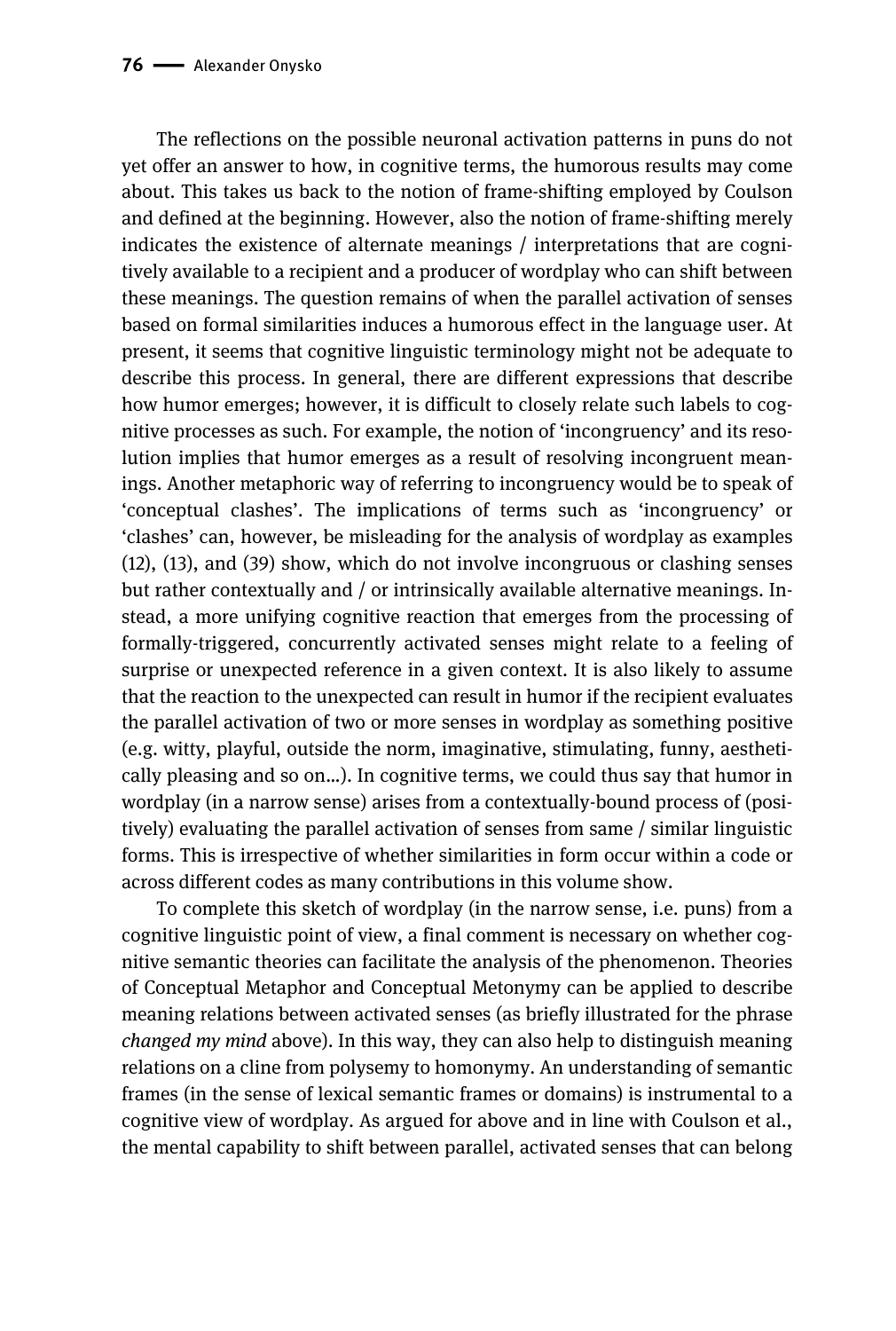to different semantic frames provides a basic cognitive explanation of how humor (ultimately emerging from an evaluation of the concurrently activated senses) is grounded in wordplay as punning.<sup>1</sup> Even though semantic frames also play a role as input spaces in conceptual blending theory, its traditional structural architecture of input spaces, generic space, and blended space might not be a particularly adequate model for the analysis of all types of wordplay (for a felicitous application, see Knospe, Part II, this volume). According to its structural layout, conceptual blending presumes a selective merger of meanings from the input spaces into the blended space, which gives rise to new insight or new meanings that can be lexically expressed (cf. Fauconnier and Turner 2002). Thus, conceptual blending uses a metaphor of superposition of individual frames that merge into something new by selectively taking certain meaning elements from the input frames. In the examples of wordplay in the narrow sense given above, however, it is not the case that the parallel, activated senses (triggered by the same / similar form) merge to give rise to a new conceptuallyblended whole. Instead, humor emerges from the concurrent activation of separate senses that can relate to different frames and the cognitive capacity of shifting between these senses (i.e. sense-shifting and / or frame-shifting). This means that both senses are activated individually and decoded with the rest of the utterance to give way to both meanings simultaneously.

 In sum, this contribution to the discussion forum has put forward a cognitive linguistic perspective on wordplay. Frame-shifting has emerged as central to the processing of humorous wordplay, in particular puns. In addition, a usage-based approach to language as a neuronal network has allowed some theorizing on parallel sense activation due to contextual factors and / or default interpretations in the processing of puns. Frame-shifting operates on top of parallel sense activation when each of the meanings of a same / similar form is matched with its contextual interpretation. It is hoped that future research in this area will apply cognitive semantic tools and engage further into a combined cognitive and psycholinguistic analysis of this type of verbal humor.

<sup>||</sup>  **1** Other forms of wordplay such as soundplay or merely formal manipulations do not activate different conceptualizations (see Winter-Froemel, DF, 5.2.8, Fig. 1; see also Verena Thaler, DF, 2.2). In such instances, humorous effects can emerge due to the positive evaluation of formal manipulations compared to standard forms or because of rhyming and similar effects (e.g. in induced soundplay such as tongue twisters, which can lead to lexical confusions in fast pronunciation).